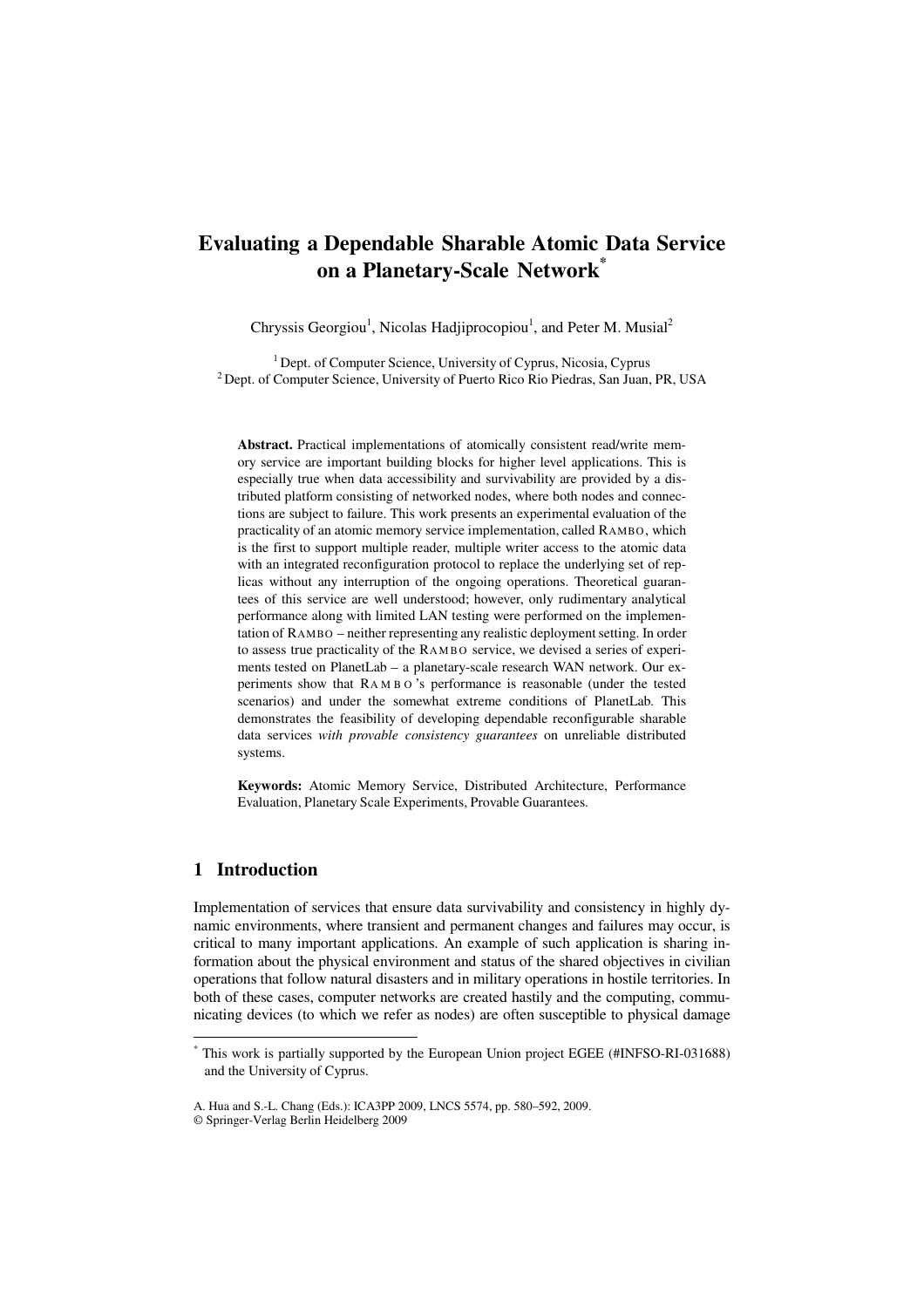and network irregularities. To this end, theoretical groundwork has been laid by researchers who have addressed this problem in numerous works [10, 3, 22, 2, 16].

In order to achieve survivability in dynamic networks several replicas of data must be stored and maintained at different network locations. This approach introduces parallelism issues such as memory failure, message loss, and dynamic node participation. By dynamic participation we mean that old nodes may depart and fail,and new nodes may join the computation. Therefore, replication of data raises challenges of maintaining consistency among the replicas, handling their manipulation by dynamic sets of data owners as well as accommodating atomic operations on the data. Providing practical implementations of such services is a separate but equally challenging undertaking.

A reconfigurable distributed (linearizable) atomic data service for dynamic systems, called RAMBO, was introduced by Lynch and Shvartsman [17]. RAMBO's novelty originates from the fact that it is the first specification supporting multiple reader, multiple writer (MRMW) access to the atomic data with an integrated *reconfiguration* protocol to replace the underlying set of data owners without any interruption of the ongoing operations. The authors of RAM BO [17] consciously traded mathematical elegance and simplicity of presentation for an inefficient implementation. To make implementation of RAMBO algorithm robust and practical a series of extensions followed [11, 18, 6,8] that improve the efficiency of the service and focused on reducing communication complexity, a better use of computational resources, and improving system liveness in various deployment settings. Implementation of RA M BO algorithm and its extensions were produced by Musial [19, 18] along with preliminary empirical performance results [18]. Additional experimental performance comparison of versions of RA M BO were carried out by Georgiou et al. [9]. However, the empirical results in [18, 9] are obtained by evaluations carried out in LAN settings and do not reflect delays and failures experienced in more realistic deployments. Therefore, in order to asses the *practicality* of a distributed shareable data service with provable consistency guarantees, such as RA MBO , its performance must be evaluated in a dynamic environment where net- work delays and node availability fluctuate over time. In this work PlanetLab [4, 20], a planetary-scale network, is used as the experimental platform.

*Contributions.* Shareable data services providing consistency guarantees, such as atomicity (linearizability), make building distributed systems easier. This reason, and the observation made in the preceding paragraph are precisely the motivation of this work. To the best of our knowledge, the RAMBO framework is the latest and most versatile specification of an atomic MRMW service for dynamic environments. In addition, implementation of RAMBO algorithms have been verified to *preserve* correctness [18]. Therefore, there is a need to analyze the performance of RAMBO implementation in a realistic deployment setting and asses its *true practical utility*. To this end we con- duct a series of experiments executed on the PlanetLab research network, where we test RAMBO implementation tolerance to node failures, message loss, and sensitivity of geographical distribution of RAMBO nodes on the overall performance of the service. The experiments measure system responsiveness to user requests in terms of system throughput – including read/write operation throughput, reconfiguration throughput, and join request throughput where each of these operation types is discussed in later sections.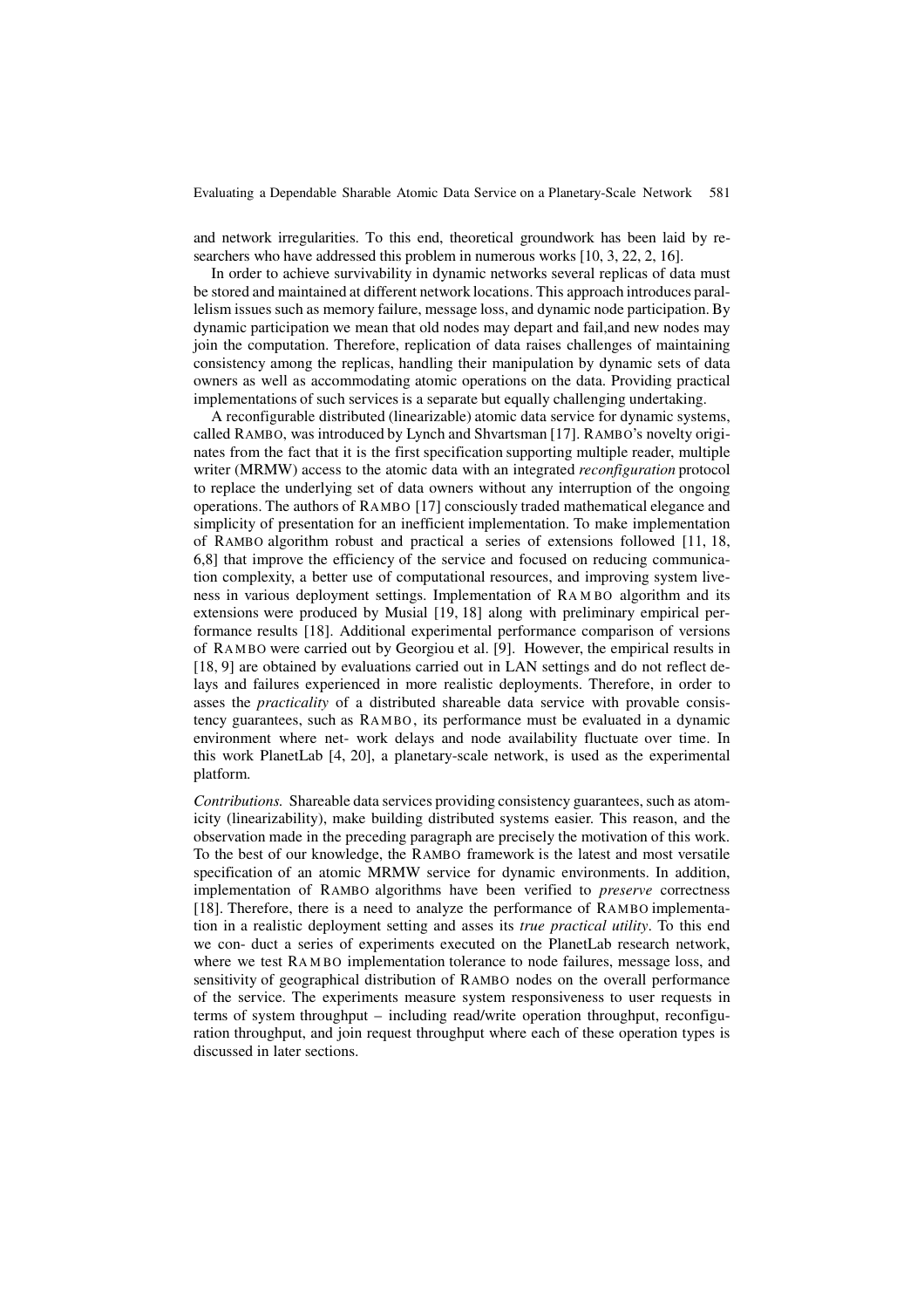The takeaway from our experiments is that RAMBO implementation can perform well in a realistic setting and copes well with failures of individual sites and local communication interrupts. However, in order to achieve good performance some precomputation is necessary, and we had to parameterize RAMBO implementation with information about network delays and node failure rate. These computations were performed manually based on observation of the target deployment system (i.e., Planet- Lab) behaviors (see Section 4 for details). Our experiments provide a complementary understanding of RAMBO system throughput for the supported operations in an actual and non-controlled deployment environment where many different variables contribute to operation latency. An equivalent theoretical analysis can be daunting. An analytical analysis was performed in [17] where under assumption of a steady-state, such that nor- mal timing behavior exists (or eventually reached) and all messages are delivered within a bounded time  $\delta$  that is unknown to the algorithm, and that all locally performed actions take zero time. Result of that analysis is that the expected read/write operation latency is bounded by 8δ in the presence of concurrent failures and infrequent reconfigurations, *regardless* of how many nodes participate in the execution. Our experiments demonstrate that the latency of operations is a function of the number of participants, level of activity, and is influenced by constraints of the deployment platform. However operation latency on its own does not provide an accurate picture of system behavior. Therefore, our results are expressed as RA M BO system throughput, which is computed using collected averages of the measured operations on the participating in the experiment nodes.

### **2 Background**

*Atomic Memory Services.* Several approaches have been used to implement consistent data in (static) distributed systems. Starting with the work of Gifford [10] and Thomas [21], many algorithms have used collections of intersecting sets of object replicas (such as quorums) to solve the consistency problem. Upfal and Wigderson [22] use majority sets of readers and writers to emulate shared memory. Vitányi and Awerbuch [3] use matrices of registers where the rows and the columns are written and respectively read by specific processors. Attiya, Bar-Noy and Dolev [2] use majorities of processors to implement shared objects in static message passing systems. Extension for limited reconfiguration of quorum systems have also been explored [7, 16]. These systems have limited ability to support long-lived data when the longevity of processors is confined. Virtually synchronous services [5], and group communication services (GCS) in general [1], can also be used to implement consistent data services, e.g., by implementing a global totally ordered broadcast. While the universe of processors in a GCS can evolve, in most implementations, forming a new view takes a substantial time [13], and client operations are delayed during view formation.

RAMBO (Reconfigurable Atomic Memory for Basic Objects), introduced by Lynch and Shvartsman [16], is the first to support multiple reader, multiple writer access to the atomic data combined with a reconfiguration protocol to replace the underlying set of data owners, where this is accomplished without any interruption to the ongoing operations. To achieve survivability, data (represented as an abstract object) are replicated at several locations. To maintain consistency in the presence of small and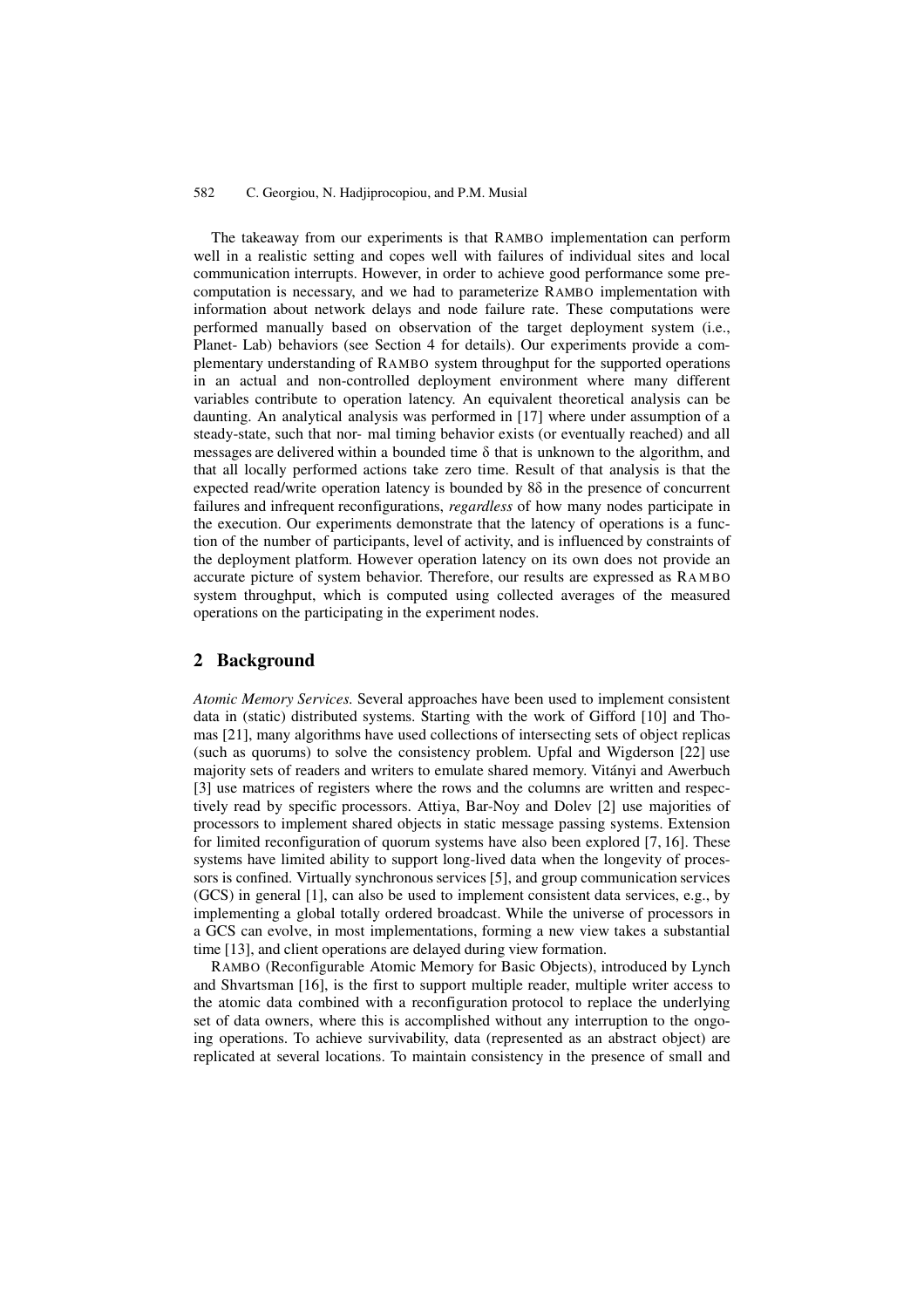transient changes, RAMBO uses configurations of nodes, each of which consists of a set of members plus sets of quorum sets (with specific intersection properties [10]). In order to accommodate larger and more permanent changes, the algorithm supports reconfiguration, by which the set of members and the sets of quorums are modified. Redundant configurations can be removed from the system without interfering with the ongoing read and write operations. The algorithm ensures atomicity and consistency of data despite occurrence of arbitrary patterns of asynchrony, node failure, and message loss. However, without (active) reconfiguration and in the presence of dynamic system behaviors and arbitrary delays read and write operations may not terminate or may experience indefinite delays. Note that consensus algorithms can be used directly to implement an atomic data service by allowing participants to agree on a global total ordering of all operations [14]. In contrast, RAMBO uses consensus to agree only on the sequence of installed configurations, where the non-termination of consensus does not affect the termination of read and write operations.

*PlanetLab.* PlanetLab is a distributed overlay network for deployment and assessment of distributed planetary-scale network services [4, 20]. As of March 2009, PlanetLab is composed of 977 machines spanning 484 locations worldwide provided by academic and industry institutions. Its resources are divided into slices where each can be viewed as a network of virtual machines. Up to 32 nodes can be assigned to a slice, whilst a fraction of that node's resources (CPU, local disk space, network bandwidth) is allowed to be consumed by a slice. The allocated resources are controlled on a per-slice, per-node basis. Slices expire after one month of their first creation (removing all the slice associated data), but can be renewed an unlimited number of times on a monthly basis. Malicious and buggy services can affect the communication infrastructure and other's slices performance; therefore, strict terms and conditions for providing security and stability in the PlanetLab are enforced. Access to PlanetLab nodes is feasible through SSH, providing encrypted and secure communication. Nodes may be installed or rebooted at any time turning the disk into a temporary form of storage, providing no guarantee regarding their reliability.

# **3 The RAMBO Algorithm**

Following is only a brief foray of the cocktail of RA M BO extensions used in our implementation. The complete details of these specifications can be omitted as they are not integral to this work and we direct the interested reader to [16, 18]. We begin with the failure model assumed in the RAMBO framework.

*Failure model.* Assumed failure model is asynchronous dynamic distributed system of communicating nodes, where each node has a unique identifier. Nodes may experience stop-failures and arbitrary delays between processor steps, and a non-failed processor performs steps according to the input program. Messages may be lost, arbitrarily delayed, and delivered out of order, but are not duplicated or corrupted. We assume existence of abstract point-to-point (as opposed to physical) communication channels that allow each node to send a direct message to any other node in the system.

*Read and Write protocol.* As aforementioned, data survivability in the RAMBO framework is ensured via replication, where data is replicated and maintained at a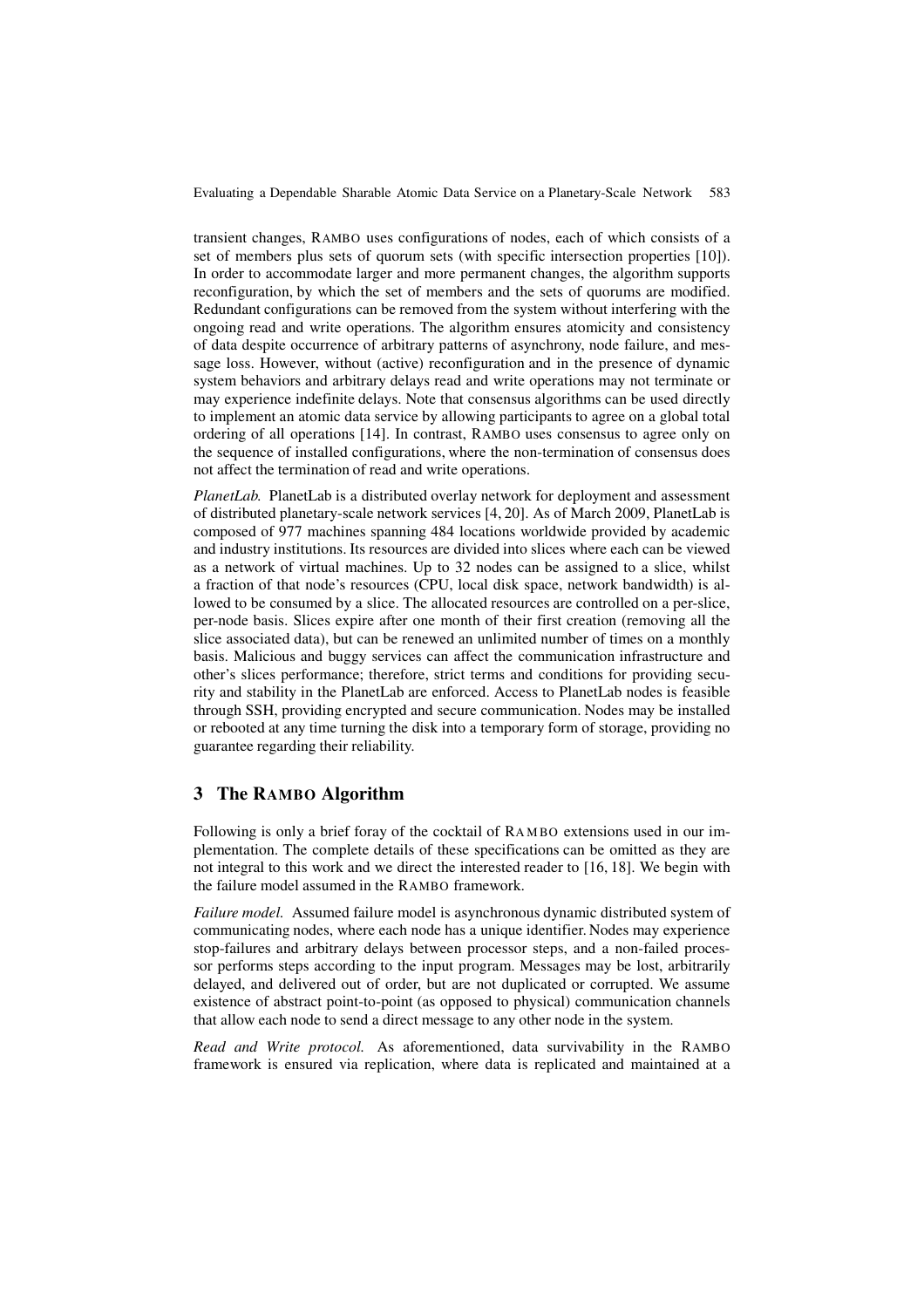number of networked nodes. The caveat here is to ensure consistency while supporting atomic read and write operations. Atomicity of operation access is provided by use of quorum systems. The RA M BO algorithm uses *configuration*s that consist of a set of data owners, and a set of quorum sets imposed on these data owners. We now describe how these configurations are used to implement atomic read and write operations.

Both read and write operations are implemented in phases. First phase is called a *query* phase and is identical for both operations. During *query* phase a node contacts and awaits responses from some complete quorum set. Responses contain replica information that is timestamped (using a Lamport clock). When enough replies are collected, the initiating node chooses the value of a replica that is associated with the highest timestamp. Now the node is ready to enter the second phase called a *propagation* phase. In case of the read operation, a node will propagate the replica information with the highest timestamp to some quorum set. Again, when enough responses have been received, then the operation terminates with a read acknowledgment. In case of the write operation, a node will increment the highest timestamp and associate value being written with the new timestamp. The new replica information is then propagated to some complete quorum set, then the writer awaits appropriate responses from that set that once received are followed by a write acknowledgment. All configurations that have been installed but not yet removed from the system that have been discovered during an ongoing phase are used to complete that phase.

*Reconfiguration protocol.* Dynamic system behavior and failures may result in configurations that are unresponsive or slow. This means that read and write operations may be blocked or delayed. To avoid reaching this point, RAMBO algorithms implement re- configuration, which is a process of replacing old configurations with new ones, where new configuration consists of healthy nodes.

Reconfiguration is a three-phase [6] process, and uses an optimized variant of Paxos [15]. Each phase requires a coordinated effort lead by a leader node – an active node with the highest identifier. The three phases are: a *prepare* phase, during which a ballot is made ready, a *propose* phase, during which the new configuration is proposed, and a *propagate* phase, during which the results are distributed. The *prepare*  phase accesses some quorum set of the current configuration, thus learning about any earlier ballots. When the leader concludes the prepare phase, it chooses a configuration to propose: if no configurations have been proposed to replace the current configuration, the leader can propose its own preferred configuration; otherwise, the leader must choose the previously proposed configuration with the largest ballot. The *propose*  phase then begins, accessing some quorum set of the current configuration. This serves two purposes: it requires that the nodes in the current configuration vote on the new configuration, and it collects the most recent replica information. Finally, the *propagate* phase accesses some quorum set from the current configuration; this ensures that enough nodes are aware of the new configuration to ensure that any concurrent recon- figuration requests obtain the desired result, and at the same time current configuration is being marked as being obsolete. It has been shown in [18] that reconfiguration has very little effect on operation latency.

*Putting everything together.* In our experiments we use an implementation of RAMBO framework that is a cocktail of Long-lived RAMBO [8], Domain-RA M BO [9],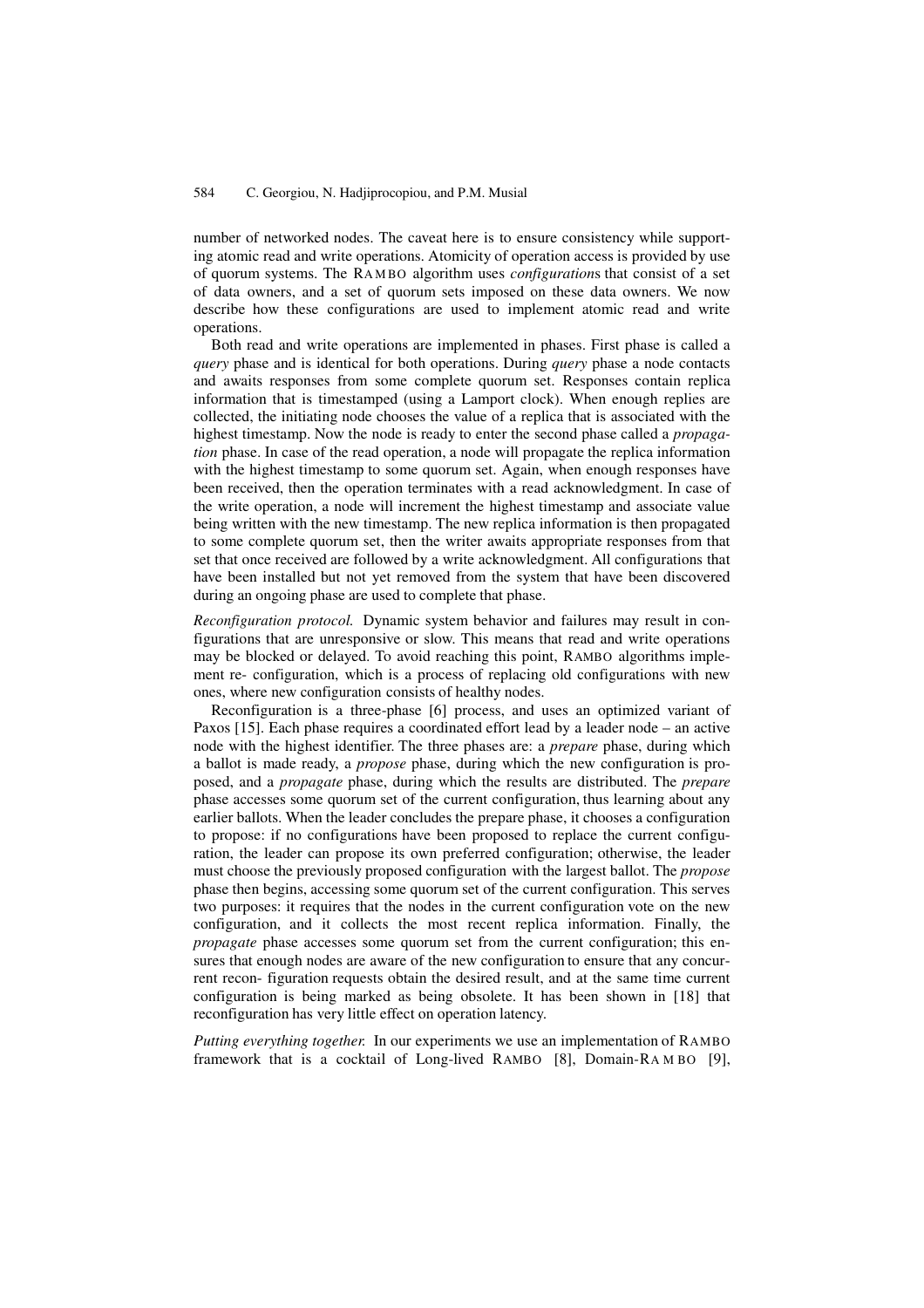Pax-RAMBO [6], and RAMBO w/restricted gossip pattern [12]. Where collectively these improvements attempt to constrain RAMBO's all-to-all gossip, reduce size of messages, remove trailing configurations, and remove the overhead associated with maintaining a multi-cell atomically consistent memory system. Techniques that allow us to claim that our concoction of RAMBO extensions implements an atomic, reconfigurable memory service in dynamic systems can be found in [18], hence we forgo the details of correctness proofs in this document. From this point on whenever we refer to a RAMBO algorithm, we mean an algorithm that implements the RAMBO framework and supports the improvements stated above. RAMBO node specification consists of two kinds of components. The first is the *Joiner* component that implements a simple join protocol. Specifically, the new node broadcasts a join request to nodes that it believes to be active participants of the RAMBO service and awaits at least one acknowledgment of this request. The second is the *Reader-Writer* component that implements read, write, and reconfiguration operation protocols (described above).

*Implementation.* RAMBO algorithms used in this work are implemented in Java [18]. The individual memory locations of the implemented atomic memory system are represented as Java Objects, but in the experiments these memory locations are instantiated as Java Integers. Hence, a read and a write operation to a memory location is equivalent to reading an integer value and writing an integer value, respectively.

RAMBO algorithms are specified as a composition of non-deterministic automata. Automata, as state machines, can be executed using theoretical models, where there is no enforcement of when certain events (transitions) occur in any given state. Of course, in the implementation of RAMBO progress is important, hence fair scheduling techniques are used to execute (enabled) transitions.

Communication between RAMBO nodes is implemented using Java Sockets and TCP/IP. Messages in RAMBO fluxuate in size over the execution of the algorithm, there is no limit on the message size, and each state message contains many individual bits of information that describe the state of the local replica. The characteristics of messages in RAMBO make use of TCP/IP and Java Sockets to be a reasonable candidate, since messages can be marshalled as Java Objects and an entire object is then included as data of the message, and the process is reversed on the receiving end. Unfortunately, TCP/IP does not allow message broadcasts, hence the periodic all-to-all gossip is implemented as a sequence of direct messages.

User interacts with the RAMBO system either through a command prompt or a graphical user interface. Through these interfaces a user can initiate read, write, and reconfiguration requests – configuration information must be provided manually to RAMBO. For the purpose of the experiments user interface was augmented to automate invocation of operations along with means to collect operation latency information.

## **4 Experiments**

In this section we describe and analyze each of the experiments conducted by running our RAMBO implementation on PlanetLab. We begin with a description of the experimental environment and practical issues that had to be taken into consideration. We conclude the section with presentation of six scenarios that were designed to test performance and robustness of RAMBO implementation under various system demands.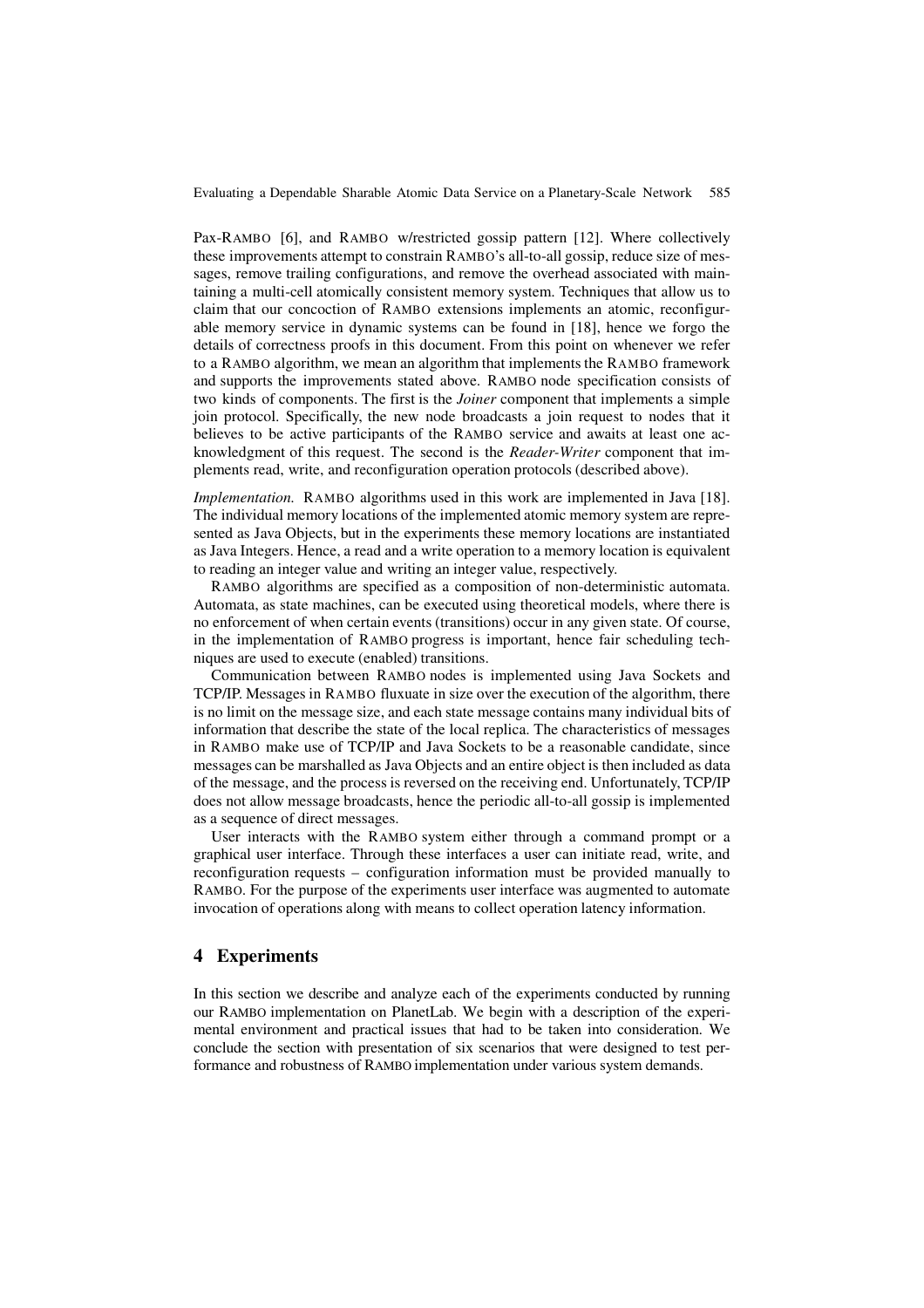*Preparation and limitations.* PlanetLab as a planetary research network is exposed to node failures, message loss, varying processing and communication demands. Deployment of RA M BO implementation on PlanetLab required preparations and precomputations in order to reach acceptable performance. Precomputations involve parameterization of the implementation in order to best utilize the required resources – specifically bandwidth and memory.

The PlanetLab environment is unstable which is attributed to the fluctuation in the utilization of its resources by other slices, hardware, software, and network failures.During our experiments we observed node failures as well as node hangups. In particular, on average 10% of the nodes would fail or hangup during execution. However, since RAMBO tolerates failures and delays up to the point of quorum systems being disabled, experiments were able to terminate despite the observed adversities. (The presented results incorporate these node failures and hangups.)

Memory allocation was also an issue. Limitations imposed by PlanetLab on the amount of memory used by RAMBO system dictated which extensions should be used. For instance, use of restricted gossip pattern reduces communication complexity, but also reduces the amount of memory needed to buffer incoming messages that cannot be processed immediately. Of course, such limitations can be averted to a point, and eventually these will prohibit RAMBO system from being able to expand.

*Communication delays.* RA M BO uses point-to-point messaging to share replica information among its participants and during replica access operations. Hence, the duration of any operation is dependent on the average network message latency. We have measured the ping latency on PlanetLab to be 139 milliseconds. However, the actual message delay between individual RA M BO nodes is larger since TCP and sockets are used. Furthermore, RAMBO's messages vary in size and require marshaling and unmarshaling on send and receive.

*Data points.* Each presented scenario was run five times and took a period of three to four hours (for all 5 runs). We observed that deviation of the results collected for each scenario and each run was very small, and decided that five runs for each scenario suffices. Therefore, each data point found on the graphs that follow represent an average for each of the five runs.

Performance of the RAMBO system is expressed in terms of throughput – number of operations per second. Specifically, we test the system for each of the supported operation types: read and write, reconfigure, and join. However, we test these in isolation, meaning that for each scenario only one operation type is being invoked by the selected service participants. At each node we measure the average operation latency,

where each operation is performed 400 times per each run. The averages are used to compute the system average throughput.

#### **4.1 Scenario 1: Single Reader/Writer**

In this scenario 18 nodes join the RAMBO system and do not depart voluntarily. During the experiment the number of nodes participating in the configuration is increased from **Fig. 1.** Single reader/writer scenario

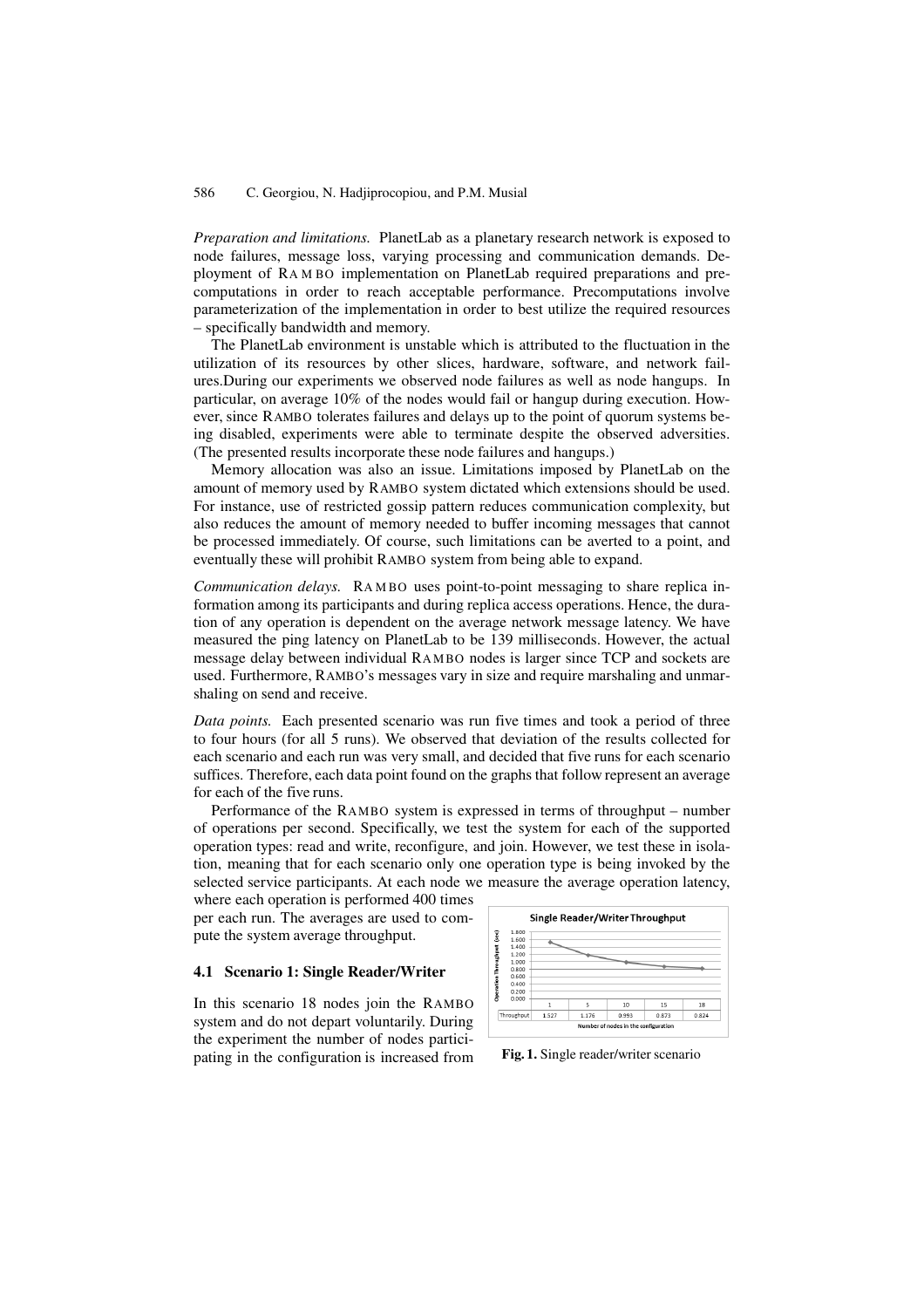one to the maximum possible, and majority quorum system is used. A single node is used to issue read requests, then separately write requests. The memory system consists of two cells. The reads are performed on the first cell and the writes on the second cell. Fig. 1 depicts average system throughput for both read and write operations.

Since redundancy introduces communication overhead we expected to observe decrease in throughput as configuration size increases. Reason being that the termination of each operation depends on ability to communicate with some majority of the configuration members. Hence, larger configurations consist of larger majorities and require more message exchanges. This expectation is validated by the experimental data.

However, it is interesting to observe that the rate of throughput degradation decelerates after configuration size 10. We conjecture that in this scenario the operation throughput reflects the average communication throughput between the node initiating operations and the configuration members. In fact we expect that the operation throughput will stabilize until the point when the initiating node will become a communication

bottleneck. However, since only 18 Planet-Lab machines were available to us, this conjecture is unsupported by experimental data.

#### **4.2 Scenario 2: Multiple Readers/ Writers**

This experiment tests RAMBO's sensitivity to different system loads as well as operation concurrency. This is accomplished by gradu- ally increasing the number of nodes



**Fig. 2.** Multiple readers/writers scenario

initiating read and write requests. This time, we used two configurations, one with configuration of size one (consists of one node), and then with configuration of size eighteen (denoted as C1 and C18 respectively). As in the previous experiment, RAM BO is used to implement two-cell memory system. Each node initiates read and write requests as was described in the previous scenario (reads in the first object and writes on the second). Hence, as the number of readers (resp. writers) increases so does the read and write operation concurrency. Fig. 2 depicts the average system throughput for C1 and C18.

The communication load experienced by the replica owners increases with addition of readers and writers. However, we do not expect this fact to be of significance since the number of nodes participating in the experiment is modest; therefore, the only member of configuration C1 will not be a bottleneck. Moreover, we expect that system throughput when C18 is used will be less than that of C1, since the node performing an operation must wait for responses from some majority (at least nine nodes). This speculation is supported by the experimental data.

It was expected that while using C1 the system throughput would increase with the number of nodes performing operations, however, this pattern is expected to stop as the only configuration member of C1 eventually becomes overwhelmed by the communication burden. In comparison, system throughput remains constant when C18 is used. The behavior in Fig. 4.2 can be explained by the following two observations: (a) replica owners experience light communication load since there are few reader/writers, and (b)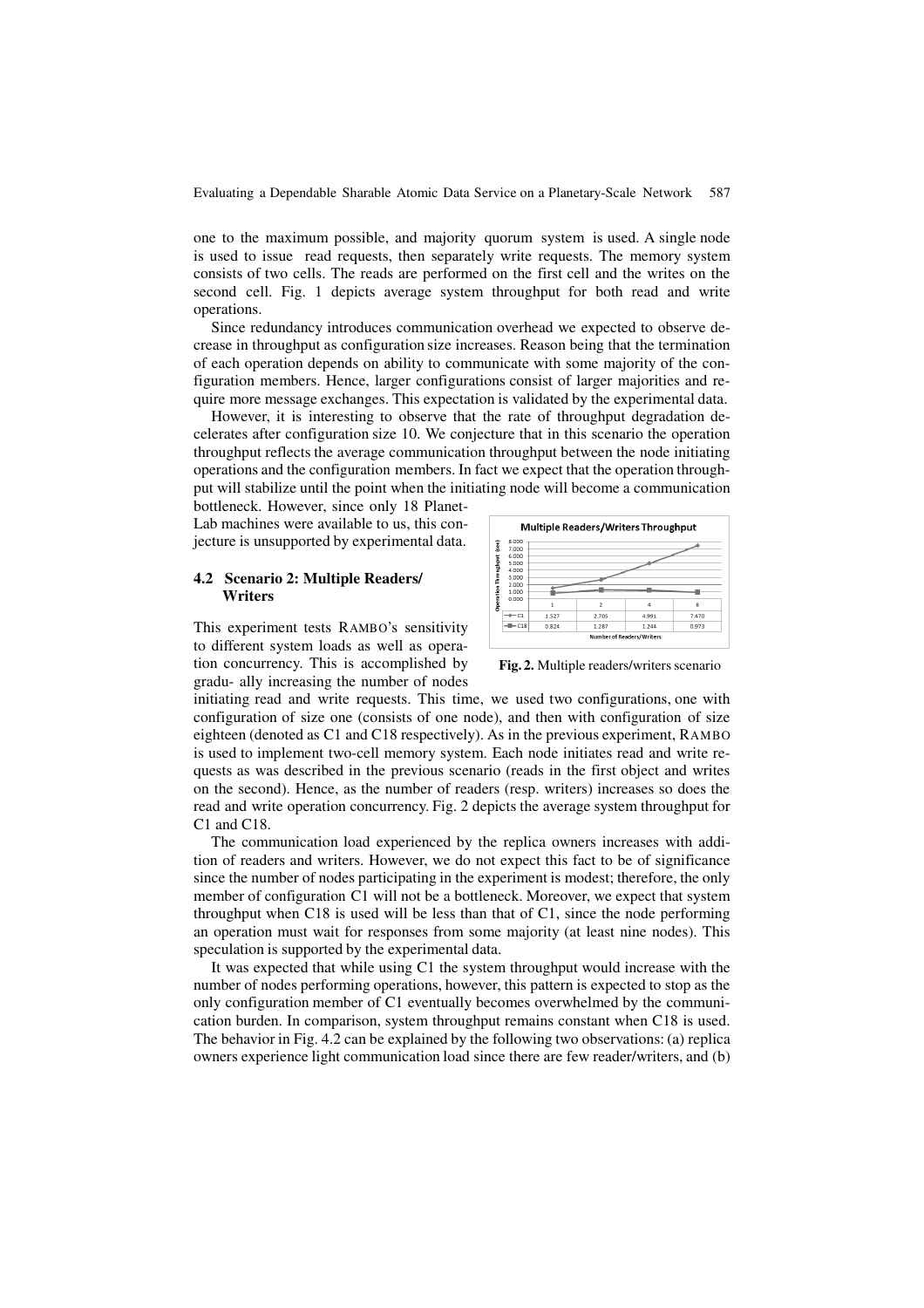since at least nine nodes need to be contacted per each communication round the system throughput is dependent on the average communication throughput of PlanetLab. We do not expect this to hold as the number of reader/writers is drastically increased.

#### **4.3 Scenario 3: Random Operations with Multiple Readers/Writers**

In the previous scenarios read and write operations are conducted separately and are performed on fixed cells, meaning that a node repeatedly invokes reads on memory cell one, and later invokes write operations on cell two. In the first scenario there is no concurrency. In the second scenario, concurrency is limited to overlapping read (resp. write) operations that are invoked in parallel at different nodes.

In this experiment we test a more realistic setting by allowing each node to initiate read and write request at random to each memory cell. Note that each node can initiate only one operation at the time (either a read or a write). This approach allows read and write operations to overlap in time and possibly on the same cell. Additionally, experiment is performed using C1 and C18 in order to compare the observed system behaviors to that of Scenario 2. Fig. 3 depicts the average system throughput, performing read /write randomly and concurrently.

One would expect concurrency to increase the average execution time, as an operation request would possibly "delay" some other operation request (especially with over-lapping read and write requests). However, our experiments suggest that RAMBO's performance is not affected by operation concurrency, where the results plotted in Fig. 3 do not deviate from the ones presented in Fig. 2, except for the run



**Fig. 3.** Full concurrency scenario

with eight client nodes and configuration C1. However, this discrepancy can be explained by the fact that experiments were conducted at different times and other applications could have contributed to the additional communication and processing burden on the PlanetLab nodes. The observed behavior is supported by the design of RAMBO, where read and write operations are "treated equally": (a) write and read requests have equal prior- ity, (b) both operations require two communication rounds. Hence there is no essential difference if two read (or write) requests overlap as opposed to having a read request overlap with a write request.

Finally, experimental data supports our intuition about system throughput when different configuration sizes are used. However, this is not the case for the conditional theoretical analysis of [17] as explained in the Introduction; it was shown that each read/write operation is expected to complete by 8δ (δ being the maximum message delay) regardless of the configuration size and number of readers – and under the assumption of a steady state. Since system throughput is computed using average operation latencies, the above assumption would imply that system throughput should increase with the number of readers and writers regardless of the configuration size. We don't want to minimize the importance of results in [17], but rather emphasize that experimental results on global scale encompass many variables that are difficult to consider in theoretical analysis.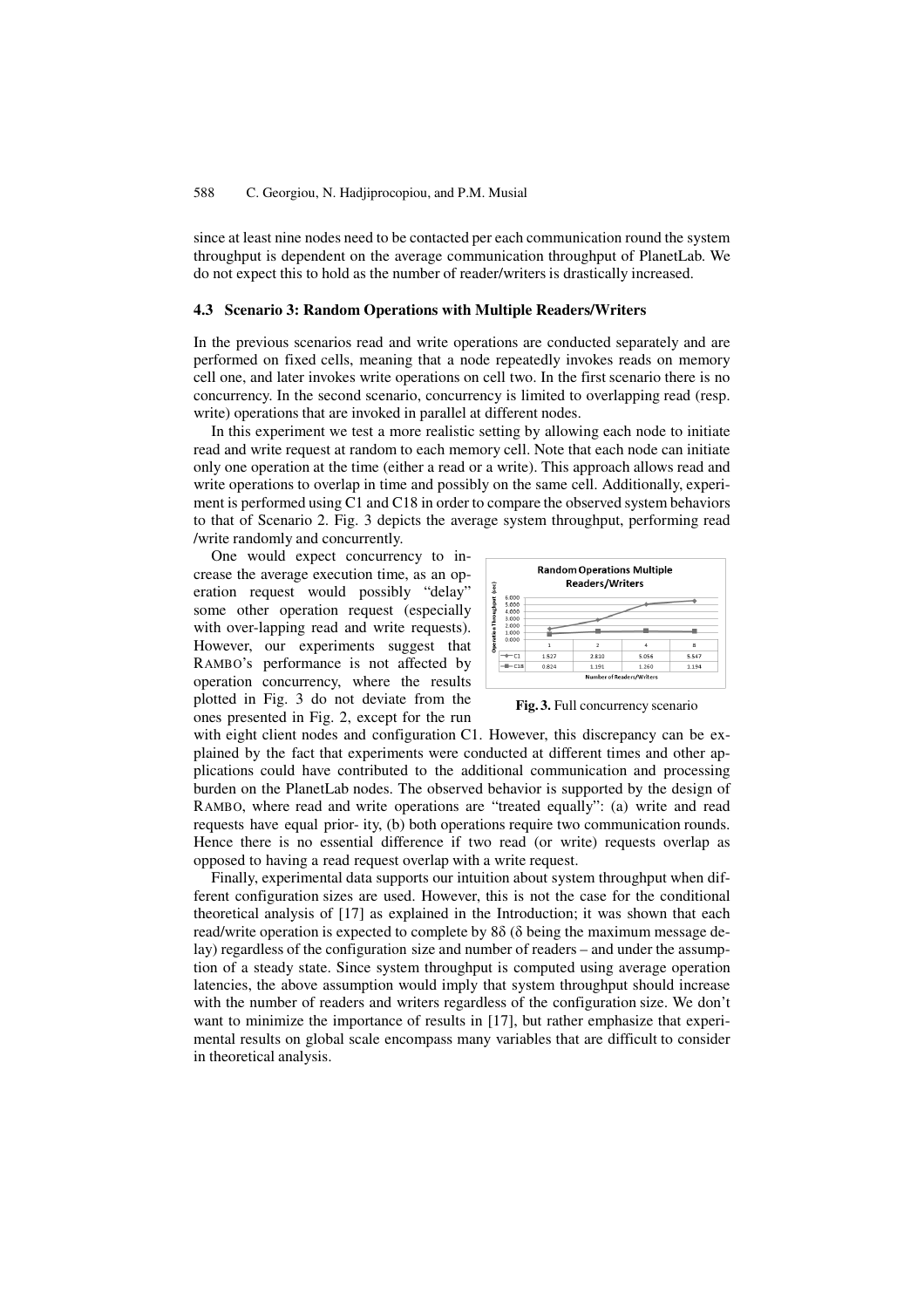#### **4.4 Scenario 4: Multiple Objects**

This experiment tests whether the number of data objects (memory cells) constituting the memory system implemented by RAMBO influence its performance. The operation requests, per node, are invoked to random objects in the memory system. In addition, a node decides to perform a read or a write operation based on a random "coin flip." As in previous scenarios, configurations C1 and C18 are utilized. The number of objects in the memory was increased from two to eight. Fig. 4 depicts the collected average system throughput for each set of experiments.



**Fig. 4.** Increasing number of memory cell and readers/writers scenario, C1 (left) and C18 (right)

In this experiment we expect the system throughput to degrade with the number of objects in the domain. Reason being that maintenance of each object introduces processing overhead. This expectation is supported by the experimental data. The overhead cost is made evident in the experiment involving C1, where with the number of objects system throughput decreased. However, the throughput variations in the experiment involving C18 is surprising, as one would expect lesser throughput gap between domain of size 2 and 8. One possible explanation for this behavior is the influence of periodic gossip on communication latency. Each gossip message exchanged between replicas includes information about the entire domain and with bigger messages operation latency may be negatively impacted.

### **4.5 Scenario 5: Reconfiguration**

Reconfiguration is different from read and write operations in respect that any number of concurrent read and write operations can be performed at any given time where there these are independent. Reconfiguration requires consensus and configurations are installed in a specific sequence. Therefore, reconfiguration results are presented in terms of frequency rather than throughput. Recon- figuration duration is computed at



**Fig. 5.** Reconfiguration scenario

the node that proposes the next configuration and it is defined as an interval from the proposal of the new configuration until the correspond- ing reconfigurationrequest acknowledgment is received.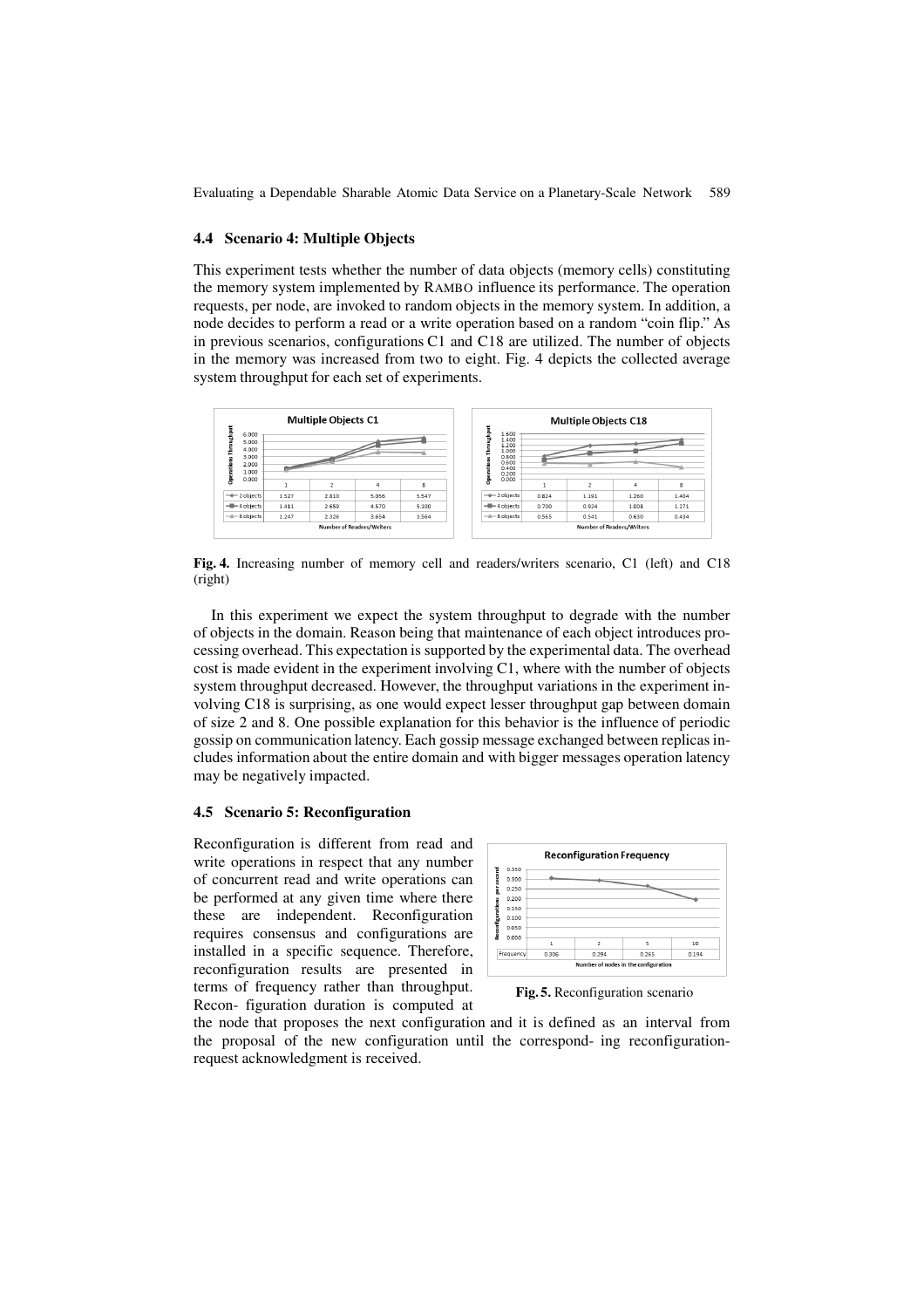The experiment was conducted with participation of 20 nodes that periodically gossiped in the background. Each proposed configuration has the same size as the existing one, and consists of a disjoint set of nodes. For example, in the case of configuration of size 10, a node not belonging to the existing configuration proposes a new configuration consisting of the other 10 nodes – participating in the system (including itself). Fig. 5 depicts the average reconfiguration frequency for different configuration sizes.

Phases involved in reconfiguration require communication with some majority of configuration being replaced and the configuration being installed. Therefore, we expect the reconfiguration throughput to decrease as the size of configuration increases.

The experimental data demonstrate that the reconfiguration frequency is indeed influenced by the size of involved configurations. As explained in Section 3, the reconfiguration protocol requires three phases during which majority quorums are contacted. As the size of configurations is increased so is the size of the contained within quorums. Since progress of each reconfiguration phase depends on members of the current and the future configuration being updated (via message exchange), the resulting communication burden causes an increase in the reconfiguration duration for the larger sized configurations.

As it is the case with read and write operations, the increase in the observed reconfiguration frequency for the larger size configurations was expected. Again, this is not the case for the conditional theoretical analysis of reconfiguration latency in [17].

#### **4.6 Scenario 6: Joining**

This scenario seeks to determine whether the increasing configuration size affects the average join time of the system. The join throughput is the rate at which nodes join the RAMBO system, where the duration of the join request is measured from the time a join request is sent to the set of seeds until the join-acknowledgment is received. Furthermore, join time was assessed with the participation of twenty nodes. Ini-



#### **Fig. 6.** Join scenario

tially, 10 nodes joined the system, and the remaining 10 joined RAMBO one at a time. Fig. 6 depicts the join throughput while in- creasing the size of configuration (each plot point is averaged over 5 runs).

As in the previous scenarios the through put of join operations is expected to decrease with the size of configuration. This is consistent with the collected experimental data. According to [6], during the join request, a node attempting to join the service submits join requests to the local Reader-Writer component and awaits an acknowledgment from some active RAMBO node. Thus, the augment in the size of configuration increases the number of communication complexity attributed to the periodic gossip, and thereby increases communication latency of the system and hence the join throughput decreases.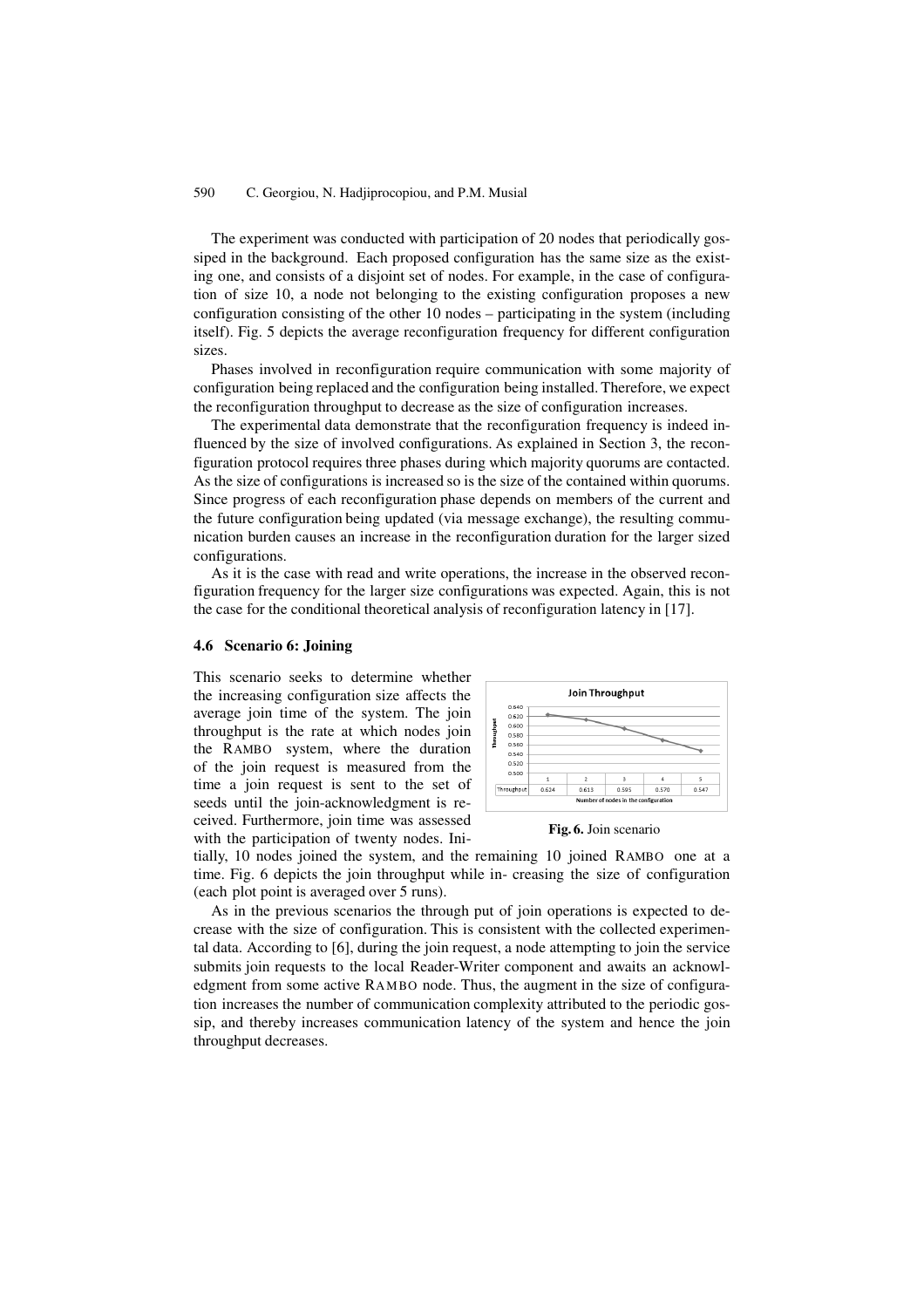### **5 Conclusions**

Our experiments with RAMBO implementation demonstrate its behavior in a realistic dynamic environment. The implementation deals well with the somewhat extreme conditions of PlanetLab; this is unsurprising as it was designed to cope with dynamic behaviors, delays, and failures. However, our experiments demonstrate its sensitivity to communication delays. This observation in itself is intuitive, but was not made evident by the prior theoretical analyses. In summary, our results demonstrate that read and write operation throughput is unaffected by concurrency, throughput decreases with the number of participants and when large size configurations are used, RAMBO is sensitive to the load demands where its performance scales well with these demands (for the tested scenarios), and estimation of average network delays is necessary in order to best throttle periodic gossip. Deploying RAM BO implementation on PlanetLab provided us with a better understanding of how RAMBO will behave in deployments outside of the controlled lab environment. Overall, this case-study demonstrates the feasibility of developing efficient and dependable reconfigurable sharable data services *with provable consistency guarantees* on unreliable distributed systems.

# **References**

- 1. Special issue on group communication services. Communications of the ACM 39(4) (1996)
- 2. Attiya, H., Bar-Noy, A., Dolev, D.: Sharing memory robustly in message-passing systems. Journal of the ACM (JACM) 42(1), 124–142 (1995)
- 3. Awerbuch, B., Vitanyi, P.: Atomic shared register access by asynchronous hardware. In: Proc. of 27th IEEE Symposium on Foundations of Computer Science, pp. 233–243 (1986)
- 4. Bavier, A., Muir, S., Peterson, L., Spalink, T., Wawrzoniak, M., Bowman, M., Chun, B., Roscoe, T., Culler, D.: Operating system support for planetary-scale network services. In: Symposium on Networked Systems Design and Implementation, San Francisco, CA (2004)
- 5. Birman, K., Joseph, T.: Exploiting virtual synchrony in distributed systems. In: Proc. of the 11th ACM Symposium on Operating Systems Principles (December 1987)
- 6. Chockler, G., Gilbert, S., Gramoli, V., Musial, P., Shvartsman, A.: Reconfigurable distributed storage for dynamic networks. Journal of Parallel and Distributed Computing 69(1), 100–116 (2009)
- 7. Englert, B., Shvartsman, A.: Graceful quorum reconfiguration in a robust emulation of shared memory. In: Proc. of International Conference on Distributed Computer Systems, pp. 454–463 (2000)
- 8. Georgiou, C., Musial, P., Shvartsman, A.: Long-Lived RAMBO: Trading Knowledge for Communication. Theoretical Computer Science 383(1), 59–85 (2007)
- 9. Georgiou, C., Musial, P., Shvartsman, A.: Developing a Consistent Domain-Oriented Distributed Object Service. IEEE Transactions of Parallel and Distributed Systems (2009)
- 10. Gifford, D.: Weighted voting for replicated data. In: Proc. of 7th ACM Symp. on Oper. Sys. Princ., pp. 150–162 (1979)
- 11. Gilbert, S., Lynch, N., Shvartsman, A.: RAMBO II: rapidly reconfigurable atomic memory for dynamic networks. In: Proceedings of International Conference on Dependable Systems and Networks, 2003, pp. 259–268 (2003)